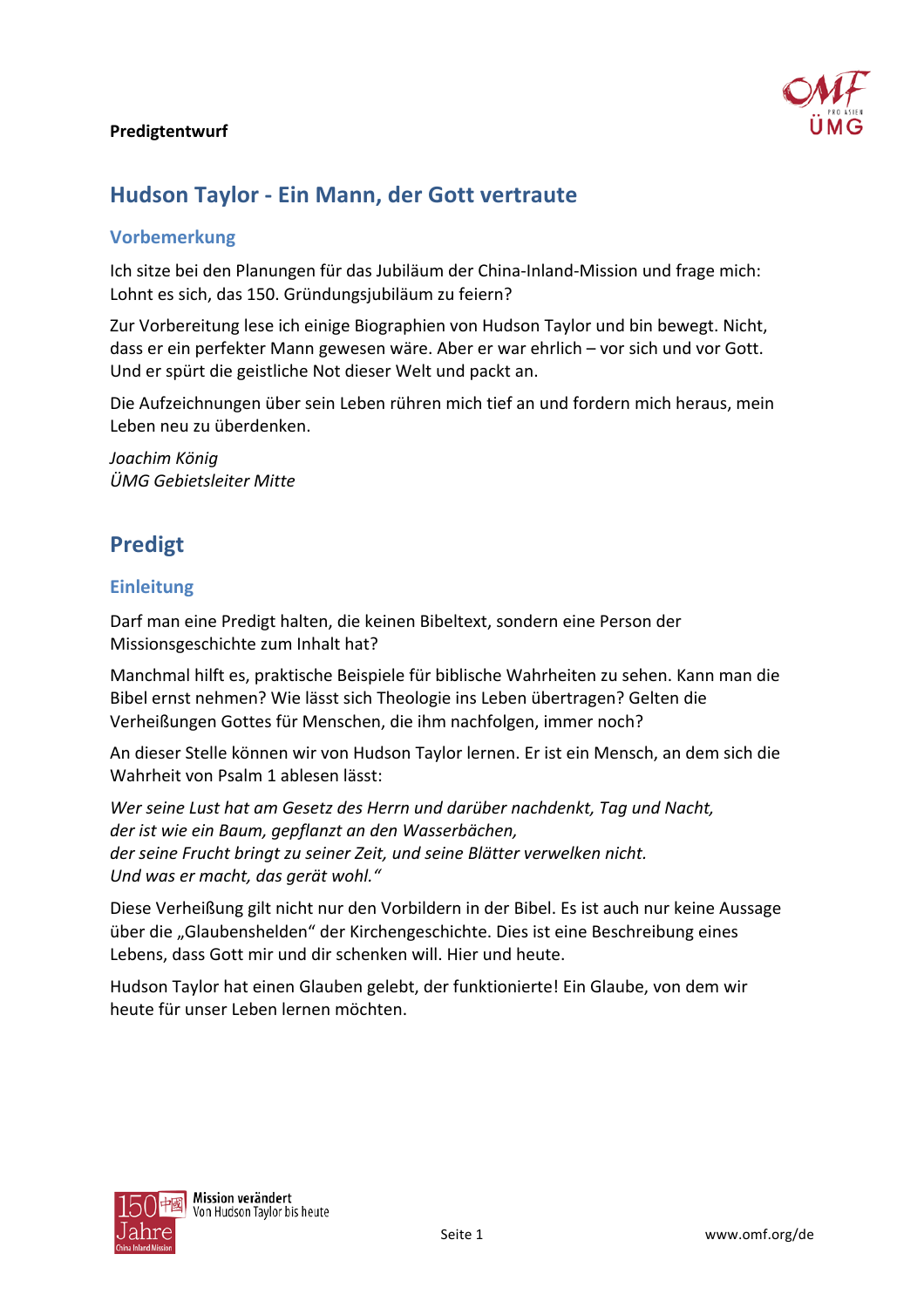# Übersicht über Hudson Taylors Leben<sup>1</sup>

| 21.05.1832                                                                                                                                                                                                                                                                                                                       | geboren in Barnsley, England                                                                                                                                                                                                                                                       |
|----------------------------------------------------------------------------------------------------------------------------------------------------------------------------------------------------------------------------------------------------------------------------------------------------------------------------------|------------------------------------------------------------------------------------------------------------------------------------------------------------------------------------------------------------------------------------------------------------------------------------|
| Juni 1849                                                                                                                                                                                                                                                                                                                        | Bekehrung und gleichzeitige Berufung mit 17 Jahren                                                                                                                                                                                                                                 |
| 1851-1853                                                                                                                                                                                                                                                                                                                        | Assistent bei einem Arzt, Beginn des Medizinstudiums                                                                                                                                                                                                                               |
| 19.09.1853                                                                                                                                                                                                                                                                                                                       | Erste Ausreise nach China mit der Chinesischen<br>Evangelisationsgesellschaft CES. Er ist über 6 Monate mit dem Segelschiff<br>unterwegs.                                                                                                                                          |
| Juni 1857                                                                                                                                                                                                                                                                                                                        | Rücktritt von der Chinesischen Evangelisationsgesellschaft nach fast vier<br>Jahren wegen vieler unterschiedlicher Auffassungen, vor allem dem<br>Umgang mit Geld (Schulden)                                                                                                       |
| 20.01.1858                                                                                                                                                                                                                                                                                                                       | Hochzeit mit Maria Dyer                                                                                                                                                                                                                                                            |
| Sommer<br>1860                                                                                                                                                                                                                                                                                                                   | Rückkehr nach England. Abschluss des Medizinstudiums. Bibelübersetzung<br>mit einem chinesischen Mitarbeiter. Die Menschen Chinas liegen in dieser<br>ganzen Zeit wie eine riesige Last auf seiner Seele, so dass er dem<br>offensichtlichen Ruf Gottes nicht mehr ausweichen kann |
| 25.06.1865                                                                                                                                                                                                                                                                                                                       | Gründung der China-Inland-Mission. Am Strand von Brighton bittet er<br>Gott um "24 bereitwillige, fähige Mitarbeiter" für das innere Chinas und<br>eröffnet am Tag darauf ein Konto mit zehn Pfund bei der Bank of England.                                                        |
| Juni 1866                                                                                                                                                                                                                                                                                                                        | Er reist mit der ersten Gruppe von Mitarbeitern nach China zurück                                                                                                                                                                                                                  |
| Juli 1870                                                                                                                                                                                                                                                                                                                        | Seine Frau Maria stirbt mit 33 Jahren, nach zwölfjähriger Ehe                                                                                                                                                                                                                      |
| Nov. 1871                                                                                                                                                                                                                                                                                                                        | Hochzeit mit Jennie Faulding, die erst im Jahre 1904 in der Schweiz stirbt                                                                                                                                                                                                         |
| Beständige Ausweitung der Arbeit; Entwicklung von neuen Arbeitszweigen; stetiger Drang<br>nach Vorne. Pragmatismus siegt über Tradition (Arbeit durch Laien, nicht nur durch<br>ordinierte Theologen; Aufnahme von ledigen Frauen als Missionarinnen; Sendung von<br>Frauen ins Inland Chinas ohne männliche Unterstützung etc.) |                                                                                                                                                                                                                                                                                    |
| Nov 1898                                                                                                                                                                                                                                                                                                                         | Die CIM hat die ersten Märtyrer zu beklagen                                                                                                                                                                                                                                        |
| August 1900                                                                                                                                                                                                                                                                                                                      | Dixon E. Hose wird zum Generaldirektor der CIM ernannt                                                                                                                                                                                                                             |
| Mai 1902                                                                                                                                                                                                                                                                                                                         | HT und Jennie lassen sich mit Erschöpfungszuständen in der Schweiz<br>nieder                                                                                                                                                                                                       |
| Juli 1904                                                                                                                                                                                                                                                                                                                        | Hudon Taylors zweite Frau Jenny stirbt in der Schweiz                                                                                                                                                                                                                              |

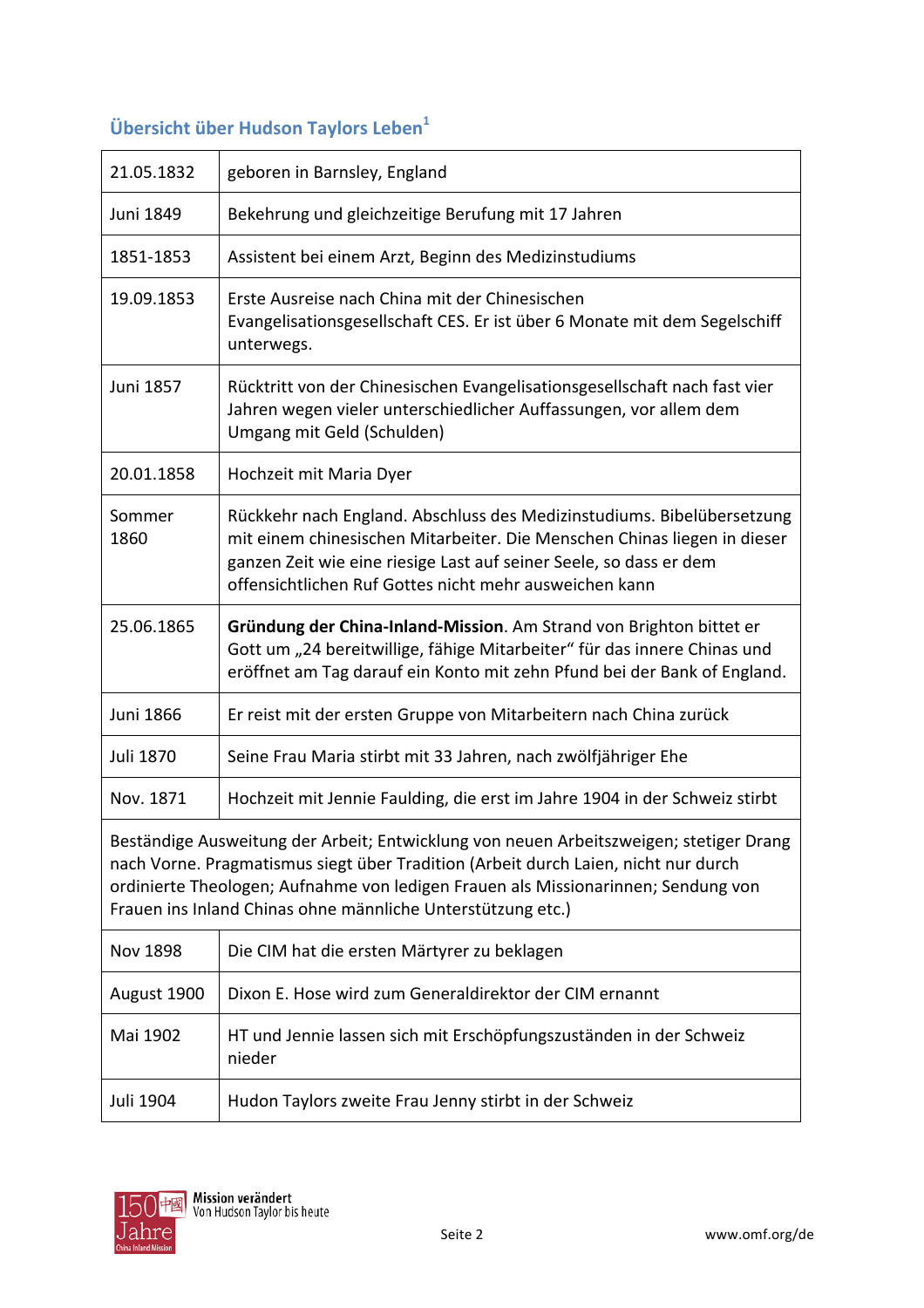| Februar<br>1905 | Hudson Taylor kehrt ein letztes Mal nach China zurück                                                                                                                                                             |
|-----------------|-------------------------------------------------------------------------------------------------------------------------------------------------------------------------------------------------------------------|
| 03.06.1905      | HT stirbt in Changsa, der Hauptstadt von Hunan. Zu dieser Zeit hat die CIM<br>800 Mitarbeiter, tausende einheimische Gemeinden sind gegründet,<br>hunderte einheimische Mitarbeiter sind geschult und im Einsatz. |

Wir schauen uns drei Punkte aus Hudson Taylors Leben genauer an:

- 1) Hudson Taylor hatte einen unverbrüchlichen Glauben an Gott und das Wort Gottes
- 2) Hudson Taylor war ein gewöhnlicher Mann mit großen Zielen
- 3) Hudson Taylor war ein Mann, der die Prioritäten richtig setzte

## 1) Hudson Taylor: ein Mann mit einem unverbrüchlichen Glauben

Als Hudson Taylor zum Glauben gekommen war und die Leidenschaft für China von ihm Besitz ergriffen hatte, überlegte er sich nüchtern, wie er eines Tages als Missionar in China überleben könne. In England war es einfach. Dort war für alles gesorgt, bei persönlichen, gesundheitlichen oder finanziellen Engpässen konnte er immer auf seine Familie. Freunde oder Gemeinde zurückfallen. Aber wie wäre das in China, wo er kein Netzwerk hatte, die Sprache nicht kannte und die äußeren Umstände um ein vielfaches einfacher wären als in England? Für ihn war klar: in solch einem Fall müsste sich Gott um ihn kümmern. Doch würde er das tun?

Sogenannte "Glaubenshelden" fallen nicht vom Himmel. Er wusste, dass schon hier und jetzt sicher sein müsste, dass Gott ihn versorgt. Er ließ sich auf eine Reihe von Experimenten mit Gott ein. Er verglich den Glauben mit Muskeln, die man trainieren müsse, damit sie stark werden. Ein Athlet, der den ganzen Tag auf dem Sofa liegt, wird es nie zu etwas bringen. Ebenso wenig ein Christ, der nie praktische Erfahrungen mit Gott macht.

Als sein Arbeitgeber, ein Chirurg, ihm sagte, er möchte ihn doch jeweils daran erinnern, wenn sein Gehalt fällig sei, nahm er das als einen Wink, nie davon zu sprechen, sondern dies Gott zu überlassen. Damit brachte er sich in aufregende Engpässe, erhielt aber stets sein Gehalt, wenn auch im letzten Moment.<sup>2</sup>

Nachdem er einmal einem hungernden irischen Arbeiter seine letzte halbe Krone gegeben hatte, spürte er, dass Gott sein Verhalten belohnte, als mit der Post des folgenden Tages eine goldene 10-Schilling-Münze für ihn eintraf.<sup>3</sup>

So erlebte er, dass Gott treu ist und zur rechten Zeit versorgt, so wie er es in der Bibel verspricht. Auch wenn die Kasse oft knapp war, man sehr sparsam leben musste und das benötigte Geld oft erst im letzten Moment kam, konnte er doch ruhig sein.

Seine Erfahrungen führten dazu, dass er Abstand von Kollektensammlungen und Spendenaufrufen nahm. Er wusste, dass Gott ebenso, wie er die Bedürfnisse seiner Kinder kannte und erfüllte, auch seine Bedürfnisse und die der Mission kannte.

Interessant war eine Begegnung, die er im Alter in Berlin mit führenden deutschen Pfarrern und Vertretern von Missionsgesellschaften hatte. Diese waren sehr skeptisch über seine Art, bei der Mittelbeschaffung nur auf den Glauben zu vertrauen. Sie stellten

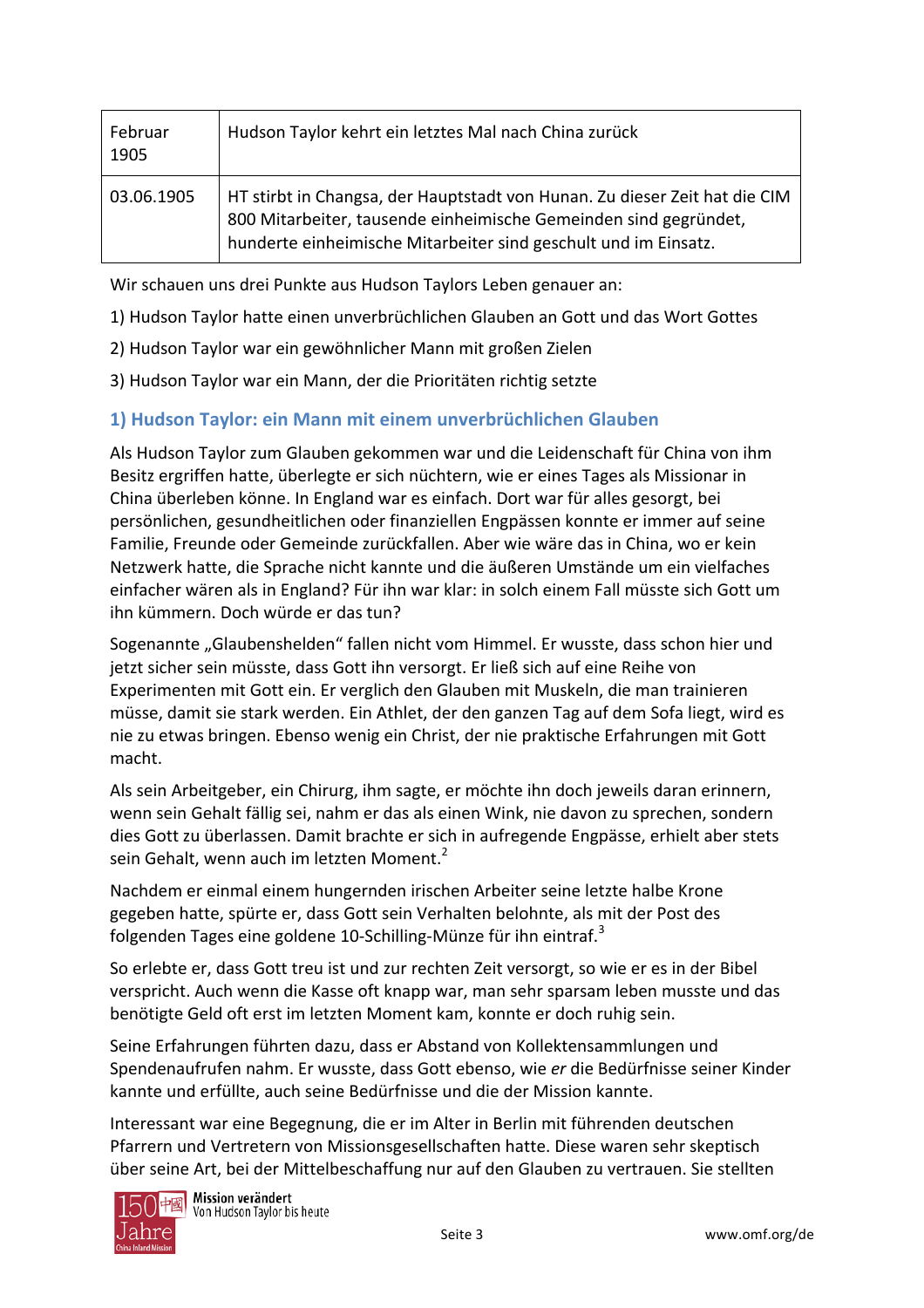ihm z.T. unfreundliche Fragen, denen er mit entwaffnender Bescheidenheit begegnete. Er sagte:

"Ich bin nicht besonders begabt und von schüchterner Natur. Aber mein barmherziger Gott nahm sich meiner an, als ich noch jung war, und stärkte mich, als ich im Glauben schwach war. Er lehrte mich in meiner Hilflosigkeit, ihm zu vertrauen und um kleine Dinge zu beten, bei denen sich vermutlich ein anderer ohne weiteres selber geholfen hätte. Wie ein Kind brachte ich alles im Gebet vor ihn. So erfuhr ich schon sehr früh seine Bereitschaft zu helfen und zu stärken. Und so ist in den späteren Jahren dann auch das Geld gekommen, um das ich gebetet hatte."<sup>4</sup>

## 2) Hudson Taylor: ein gewöhnlicher Mann mit großen Zielen

Diese Erfahrungen brauchte Hudson Taylor, um das große Ziel in Angriff zu nehmen, dass er von Gott gesteckt bekommen hatte: Er wollte das Evangelium von der Liebe Jesu in alle Inlandsprovinzen Chinas tragen. Bis dahin waren Ausländer nur in fünf Vertragshäfen erlaubt. Hudson Taylor taten die vielen Millionen Menschen in den Provinzen leid. Wie sollten sie jemals von Jesus hören und ewiges Leben bekommen, wenn ihnen niemand die gute Nachricht brachte?

So betete er am 25. Juni 1865 um 24 bereitwillige, fähige Mitarbeiter, um sie je zwei und zwei in jede der damaligen unerreichten Provinzen auszusenden.<sup>5</sup> Schon dieses Gebet, an den Rand seiner Bibel geschrieben, zeigt seine großen Ziele.

Seine Überzeugung war, dass Jesus Herr ist und seinem Auftrag Gehorsam zu leisten ist. Wenn Jesus sagte: "Geht hin in alle Welt und verkündigt das Evangelium aller Kreatur!", dann bedeutete das, dass Jesus wollte, das dieser Auftrag ausgeführt würde. Darüber schrieb Taylor:

"Wie verhalten wir uns eigentlich gegenüber dem Herrn Jesus Christus angesichts dieses Gebotes? Sollen wir den Titel 'Herr' endgültig fallen lassen - mit der Begründung, wir seien zwar durchaus bereit, ihn insoweit als Retter anzuerkennen, als es um die ewige Strafe für die Sünde gehe, fühlten uns ansonsten aber keineswegs als sein Eigentum, das er teuer erkauft habe? Erkennen wir nur gewisse Ansprüche von seiner Seite aus an, vorausgesetzt, er verlange nicht zu viel?"<sup>6</sup>

So ging er an die Arbeit, und zwar systematisch. Wie könnte China erreicht werden? Er rechnete aus, wie viele Mitarbeiter er bräuchte und wie viel Unterhalt er für deren Versorgung benötigte. Nie betete er ins Blaue hinein. Er überschlug die Kosten und vertraute Gott dafür. Aus diesen Planungen erwuchsen dann Aufrufe um eine bestimmte Anzahl von Mitarbeitern: 70, 100 oder gar 1000 (allerdings beteiligten sich an diesem Aufruf alle Missionsgesellschaften, die zu dieser Zeit in China arbeiteten).

Hudson Taylor ließ sich dabei nicht von den äußeren Umständen verunsichern. Es gab Zeiten, in denen die Spenden durch böse Gerüchte über die CIM in England stark zurückgingen. - Ein Krieg zwischen China und Japan löste dramatische Steuererhöhungen und eine Inflation aus. - Außerdem kamen bereits seit mehreren Jahren nur wenig neue Mitarbeiter. - Doch auch in diesen kritischen Situationen erlebte er, dass Gottes Mittel unvermindert vorhanden sind, auch wenn die Einnahmen mit den Ausgaben gerade so Schritt hielten.

Egal, wie düster es am Horizont aussah: Er gab nicht auf. Taylor schrieb: "Nicht



) <mark>中國</mark> Mis**sion verändert**<br>Von Hudson Taylor bis heute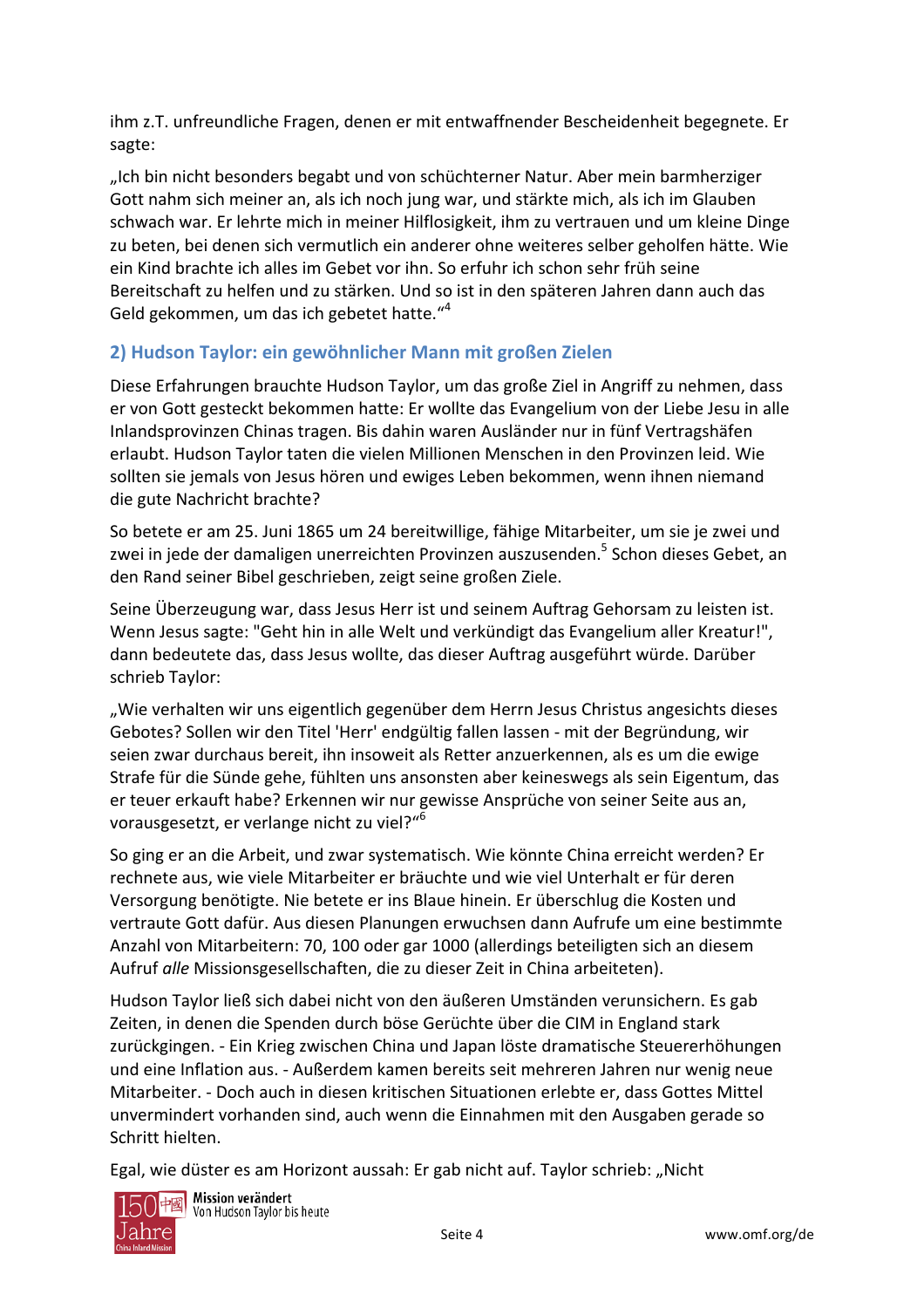vorangehen würde heißen, unsere ursprüngliche Glaubenshaltung aufzugeben und nur noch auf die Schwierigkeiten zu schauen, anstatt auf den lebendigen Gott. Manche sagen: 'Die anhaltenden Schwierigkeiten sind ein Zeichen, dass gegenwärtig keine Erweiterung möglich ist. Aber nicht mehr vorwärtsgehen würde bedeuten, von Gott gegebene Gelegenheiten preiszugeben."

Gott bestätigte ihn immer und immer wieder. Darauf hielt er als seine Erfahrung fest: "Ich habe herausgefunden, dass in jeder großen Arbeit Gottes drei verschiedene Stadien erkennbar sind: Erst ist es unmöglich, dann ist es schwierig, dann ist es getan."

## 3) Hudson Taylor: Ein Mann mit den richtigen Prioritäten

Ein Letztes, was mir [für heute] bei ihm auffällt: Hudson Taylor bleibt nicht dabei stehen, dass er Missionare in alle Provinzen schickt, die dort mehr oder weniger erfolgreich von Jesus reden. Nein, er will, dass Menschen zum Glauben kommen, Jesus annehmen und neue Menschen werden. Er möchte nicht nur Denkanstösse anbieten oder ein neues religiöses Konzept vermitteln. Er ist davon überzeugt, dass niemand in den Himmel kommt weil er ein ordentlicher Mensch ist, sondern weil er von Jesus die Vergebung seiner Sünden erhalten hat.

Menschen müssen die Gute Nachricht von Jesus hören. Und sie müssen darauf reagieren.

Es wird von einer Zeit berichtet, in der eine Reihe Mitarbeiter sehr frustriert waren, weil so wenig Frucht aus ihrer Arbeit erwuchs. Sie planten und mühten sich, aber nichts passierte. Nur ihre eigenen Schwächen kamen ihnen immer mehr ins Bewusstsein.

Zu dieser Zeit war eine Konferenz geplant. Aufgrund dieser Situation wurde das Programm kurzfristig geändert. Folgendes war nun das Ziel: "Die Missionsleitung hat gemeinsam mit den Mitgliedern beschlossen, gemeinsam für sich, für die ganze Mission in China und für die Ausschüsse in der Heimat die Erfüllung durch den Heiligen Geist bitten."

Hudson Taylor hatte vorher in einem Rundschreiben gesagt: "Wir haben viel Grund, uns vor Gott zu beugen. Manche von uns sind mit den Ergebnissen ihrer Arbeit nicht zufrieden. Sie denken vielleicht, mit einer besseren Organisation würde es besser stehen. Ich bin aber gewiss: nicht eine bessere Organisation fehlt uns, sondern Geistesmacht. Wäre es nicht richtiger, uns zu demütigen und um die Erfüllung durch den Heiligen Geist zu bitten? Lasst uns alle Hindernisse, die uns zeigt, hinwegräumen und uns ihm neu übergeben. So können wir gewiss sein, dass der Heilige Geist uns wirklich erfüllt."<sup>7</sup>

Taylors Frau schrieb daraufhin in einem Brief: "Gott wirkt unter uns. Er macht die Menschen leer und demütig und erfüllt sie dann mit dem Heiligen Geist."

Wochenlang hielt der Segen an und viele Menschen kamen zum Glauben.

### Zusammenfassung:

Dies sind nur einige wenige Punkte, in denen ich den Eindruck habe, dass wir von Hudson Taylor auch für unser Leben, für unsere Arbeit lernen können. Hudson Taylor ist ein Mann mit einem unverbrüchlichen Glauben, der darauf vertraut, dass Gott uns alles gibt, was wir für die Erfüllung seines Auftrages benötigen, egal wie herausfordernd dieser auch ist.

Hudson Taylor war ein Mann mit großen Zielen. Sein Ziel war es, ganz China mit dem



Evangelium zu erreichen. Welche Ziele haben wir? ... Wie